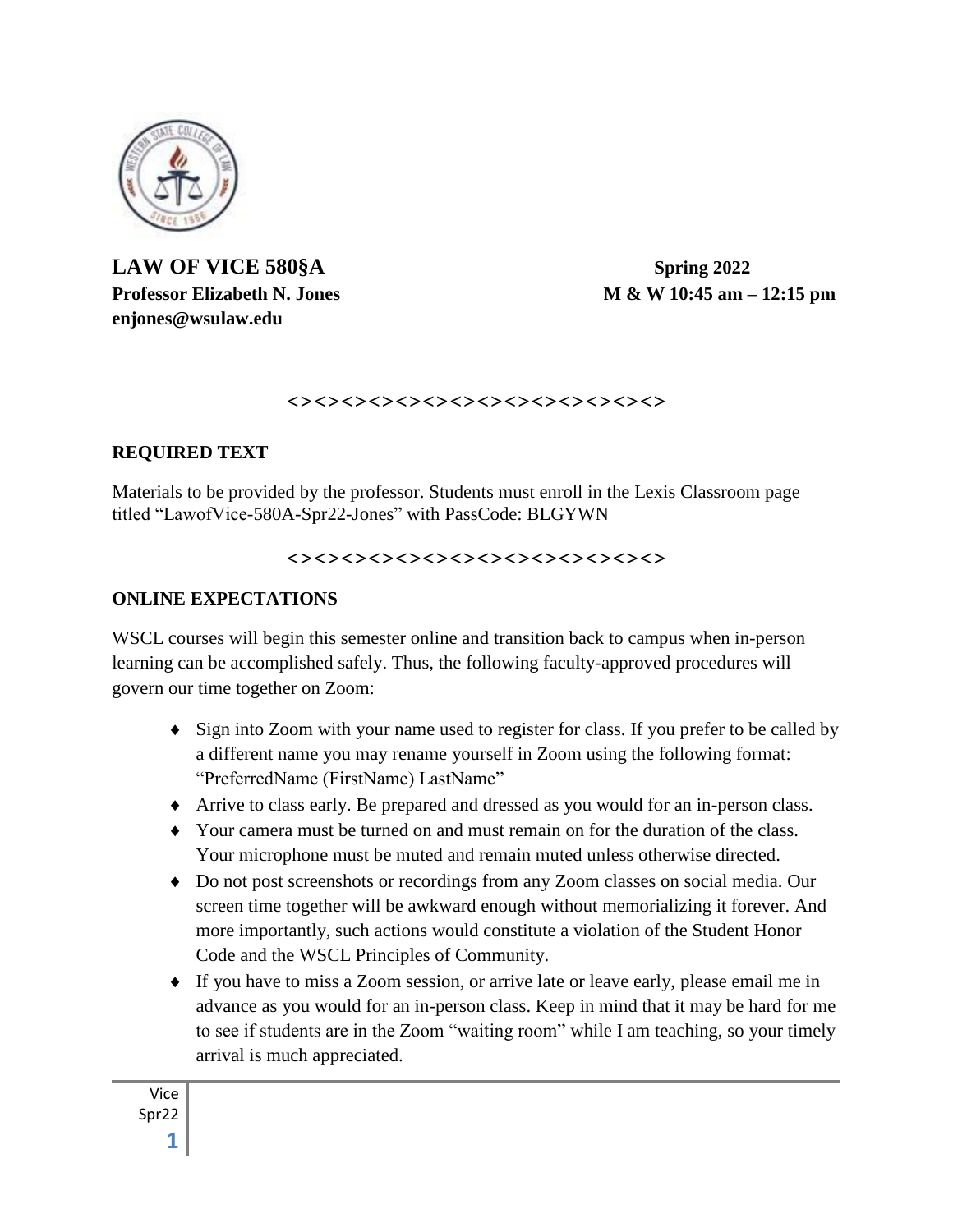## **COURSE DESCRIPTION**

This advanced criminal law class queries whether, and to what extent, the criminalization of traditional "vice" behaviors (sexual practices, prostitution, drug and alcohol use, pornography, gambling) is warranted. It also explores the merits of government regulation in areas such as the food industry, prescription pharmaceuticals (e.g., opioids; "cognitive enhancements"), and endof-life issues. Students will critically analyze laws and policies with an eye toward our country's future legal landscape.

## **ATTENDANCE, GRADES, & UPPER LEVEL WRITING REQUIREMENT**

Class attendance is important, and it is mandatory. Students who miss more than four class sessions are subject to administrative dismissal from the course per the WSCL Attendance Policy (reprinted in the Student Handbook).

This class satisfies the Western State College of Law upper level writing requirement (ULWR), and follows guidelines established by the American Bar Association. Each student will earn a numeric grade for the course. The final course grade consists of a draft (20%), P&P (participation & professionalism) (20%), and a 15-18 page research paper (60%).

You will work on the paper throughout the semester. In a WSCL ULWR course, you must earn a 2.0 or higher to obtain ULWR credit.

## **PARTICIPATION, PROFESSIONALISM, PRESENTATIONS, & PREPARATION**

**Participation & Professionalism (P&P)**: Success in law school involves an active learning environment. While learning online may not allow for the most effective engagement, Zoom classes should not be considered the same as passively watching Netflix. This class is most productive (and fun) if you have thought about the material and are willing to discuss it. For volunteer participation, quality is valued over quantity, and all views are welcome. 20% of your final course grade will be based on the quality and quantity of your contributions to class discussions, attendance, punctuality, conduct during class time, a presentation to the class, and overall professionalism.

You may not record this class without my prior approval. Students in violation of these policies may be referred to the Associate Dean for Academic Affairs.

**Class Presentation**: Every student must present a vice topic to the class; further details will be discussed during the first day of class, and a sign-up sheet will be circulated during the second week of class. I will also periodically present material regarding the ULWR and the final paper.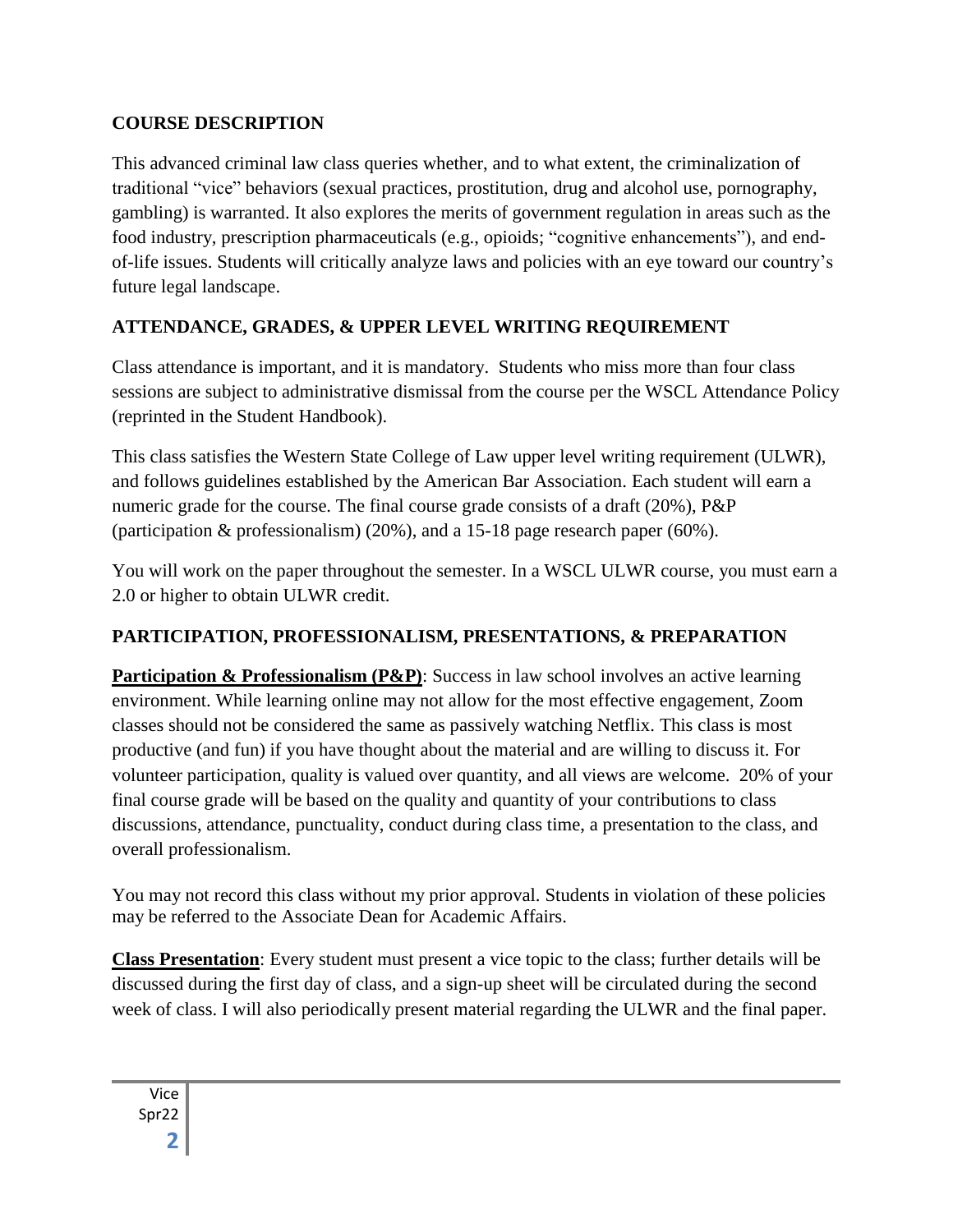**Outside Preparation**: You should anticipate that, on average, preparing for class (including researching for and writing your paper) will take you a minimum of two hours for every one hour of class time. To restate with specificity and at risk of redundancy: because Vice is a threeunit class, you should estimate your preparation for class to require six (6) or more hours outside of class to complete.

## **LEARNING GOALS**

After completion of this course, students should be able to:

- Make legal and policy-based arguments.
- Evaluate legal arguments, including the ability to assess the strengths and weaknesses of particular rules and policies.
- Advocate, in both oral and written formats, the legal, economic, and social strengths and weaknesses of a rule or policy and use case law, statutes, and policy to persuade others.
- Recognize ethical issues inherent in the way certain public policies interact with criminal laws.
- Acknowledge the existence of diverse ideological viewpoints when considering the social implications of criminalizing certain activities.

## **OFFICE HOURS**

Spring 2022 Office Hours TBA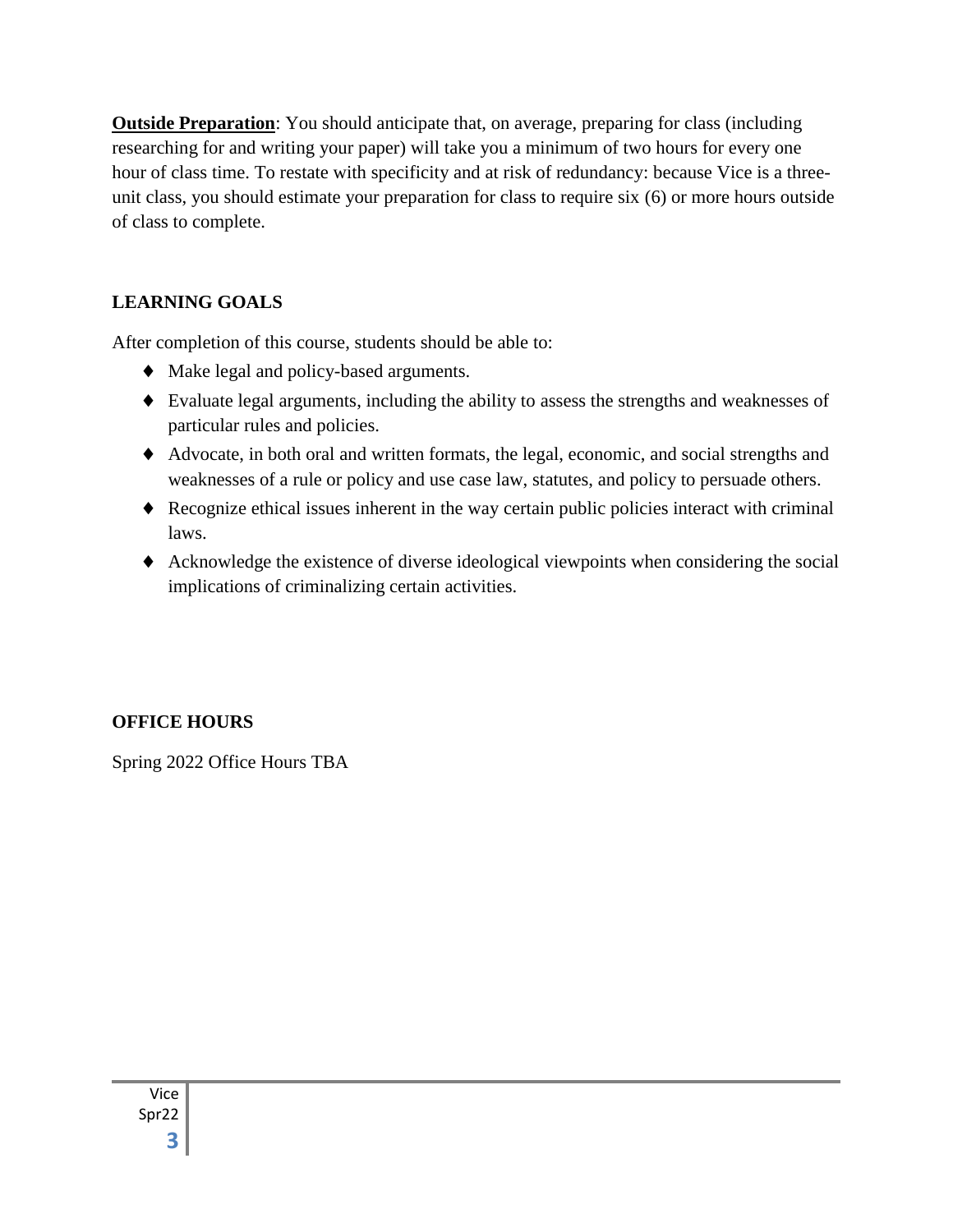#### <><><><><><><><><><><><>

# **SYLLABUS**

#### **WEEK 1: Wednesday January 19**

Course Overview: Enforcing Morals & Conceptualizing "Victimless" Crime

#### **WEEK 2: Monday January 24 & Wednesday January 26**

Alcohol as Historical Model for Vice Decriminalization ULWR: Selecting a Paper Topic

#### **WEEK 3: Monday January 31 & Wednesday February 2**

Drugs: From the Streets to the Suburbs, All the Drugs All the Time ULWR: Writing a Thesis Statement

#### **WEEK 4: Monday February 7 & Wednesday February 9**

Gambling: Lotteries, Casino Games, Tribal Operations, Betting on Animals, Sports Betting … ULWR: Formatting the Draft & the Final Paper

#### **WEEK 5: Monday February 14 & Wednesday February 16**

Prostitution: The Commercialization of Sex v Human Trafficking ULWR: Roadmaps & Parenthetical Citations

#### **WEEK 6: Tuesday February 22 ("Legislative Day") & Wednesday February 23**

Conferences (no class this week)

#### **WEEK 7: Monday February 28 & Wednesday March 2**

Social Media & Advancing Technologies as Possible Vice Contributors ULWR: The Importance of Proofreading

#### **WEEK 8: Monday March 7 & Wednesday March 9**

**Draft Due** no later than Wednesday March 9 @ 1 PM PST via email to [enjones@wsulaw.edu](mailto:enjones@wsulaw.edu)

#### **WEEK 9: SPRING BREAK**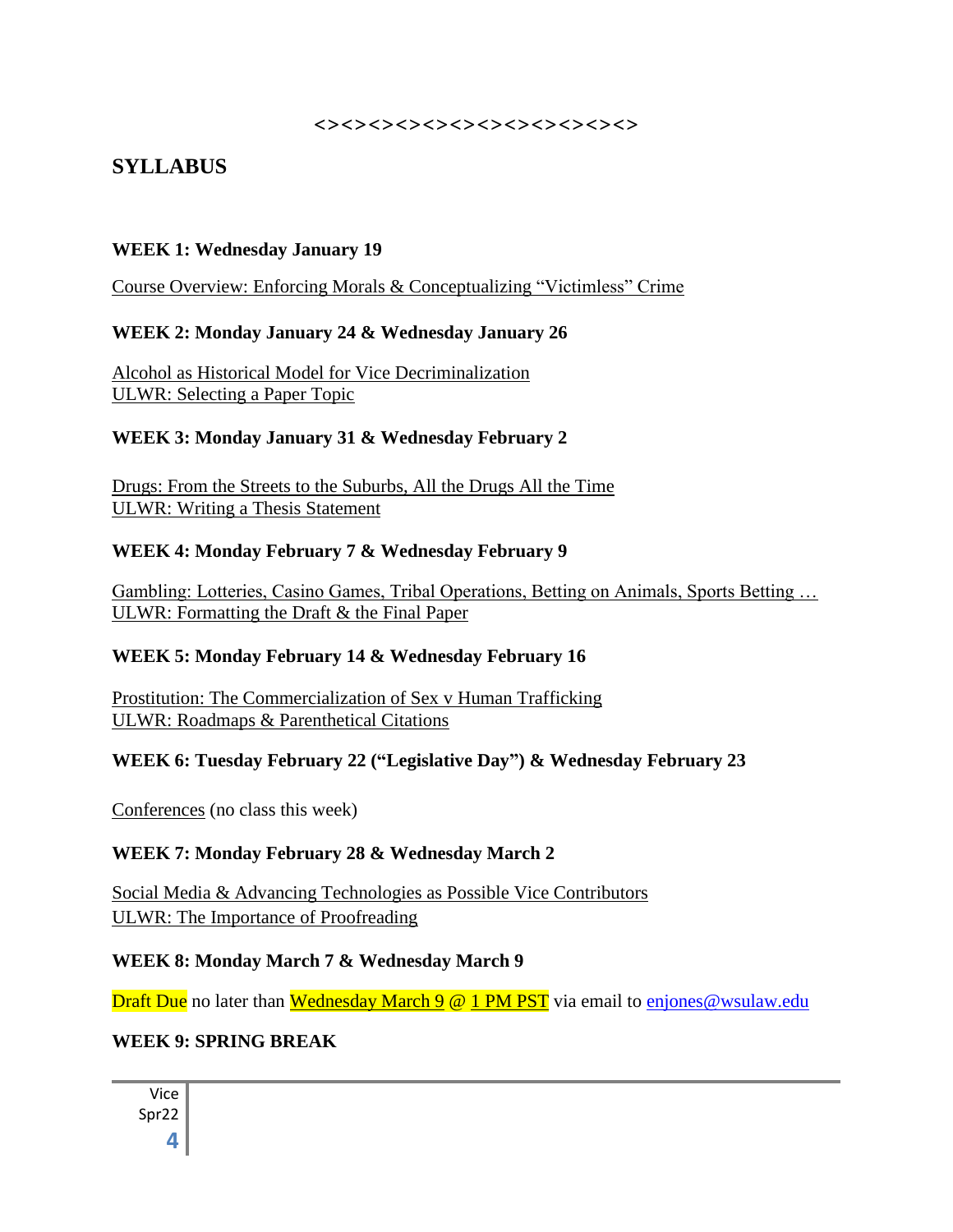### **WEEK 10: Monday March 21 & Wednesday March 23**

The Obesity Epidemic: Government Obligation v Personal Accountability ULWR: Draft De-Brief & Return

### **WEEK 11: Monday March 28 & Wednesday March 30**

Conferences (no class this week)

### **WEEK 12: Monday April 4 & Wednesday April 6**

End of Life Issues: Reconciling the Hippocratic Oath with Physician-Assisted Suicide ULWR: Work on Paper

#### **WEEK 13: Monday April 11 & Wednesday April 13**

Conferences (no class this week)

## **WEEK 14: Monday April 18 & Wednesday April 20**

The Great Gun Debate ULWR: Work on Paper

#### **WEEK 15: Monday April 25 & Wednesday April 27**

Course De-Brief & Wrap-Up: Should We Enforce Morals & Does "Victimless Crime" Exist?

Paper Due no later than Monday May 9 at 1 PM PST via email to [enjones@wsulaw.edu](mailto:enjones@wsulaw.edu)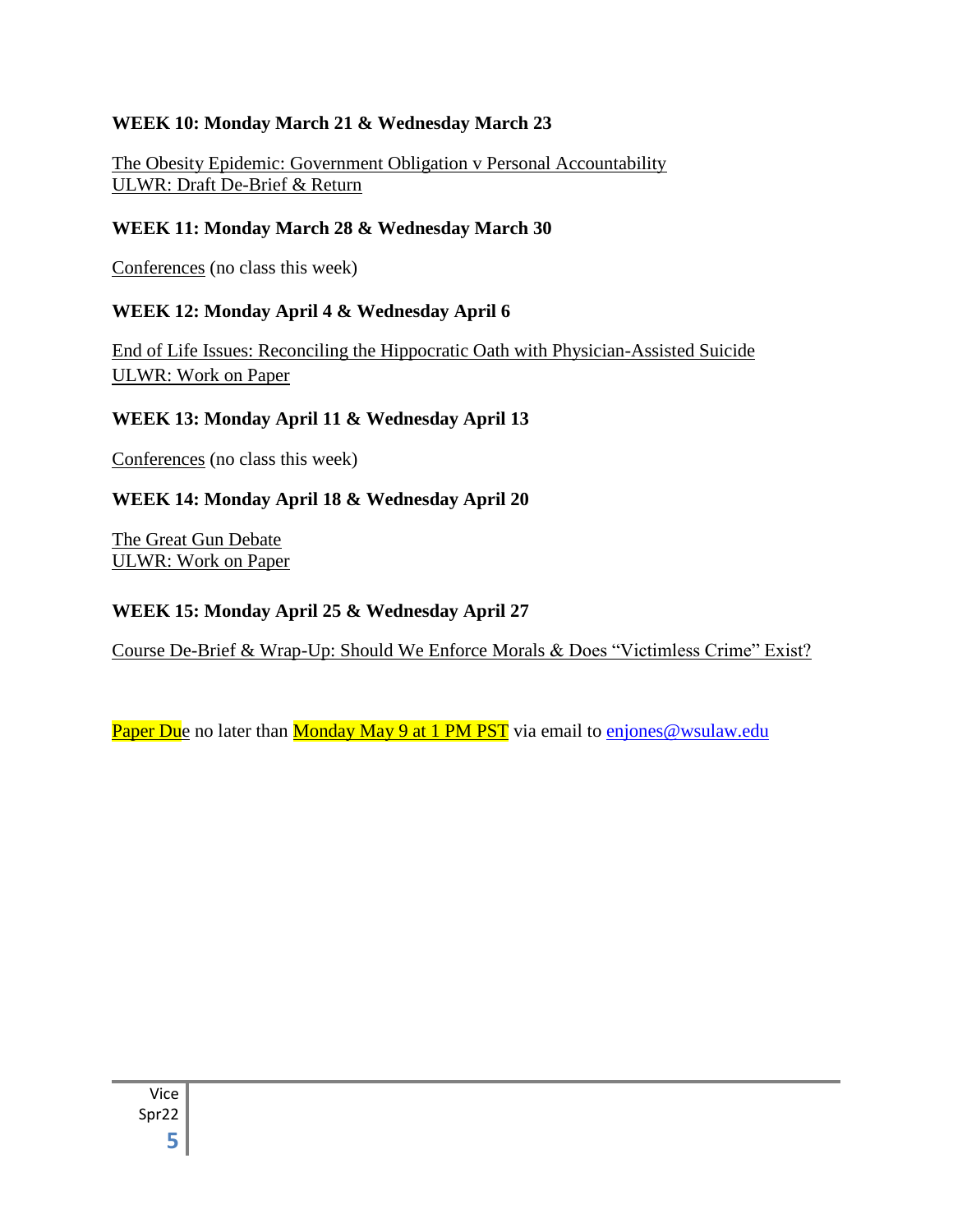#### <><><><><><><><><><><><><><><><>

**Disability Services Statement**: Western State College of Law provides accommodations to qualified students with disabilities. The Disabilities Services Office assists qualified students with disabilities in acquiring reasonable and appropriate accommodations and in supporting equal access to services, programs, and activities at Western State College of Law. To seek reasonable accommodations, a student must contact Senior Assistant Dean Donna Espinoza, Student Services Director and Disabilities Services Coordinator, whose office is in the Student Services Suite. Dean Espinoza's phone number and email address are: (714) 459-1117; [despinoza@wsulaw.edu.](mailto:despinoza@wsulaw.edu) When seeking accommodations, a student should notify Dean Espinoza of her or his specific limitations and, if known, her or his specific requested accommodations. Students who seek accommodations will be asked to supply medical documentation of the need for accommodation. Classroom accommodations are not retroactive but are effective only upon the student sharing approved accommodations with the instructor or professor. Therefore, students are encouraged to request accommodations as early as feasible with Dean Espinoza to allow for time to gather necessary documentation. If you have a concern or complaint in this regard, please notify Dean Espinoza, or please notify Dean Allen Easley at (714) 459-1168; aeasley@wsulaw.edu. Complaints will be handled in accordance with the College of Law's "Policy against Discrimination and Harassment."

**Western State College of Law Programmatic Learning Outcomes**: Western State College of Law's curriculum is designed so that every student achieves a level of competency prior to graduation in each of the eight Programmatic Learning Outcomes listed below:

- **(1)** Doctrinal Knowledge**:** Students will demonstrate knowledge of substantive and procedural law in the core curriculum subjects, including Contracts, Criminal Law, Criminal Procedure, Torts, Real Property, Business Associations, Evidence, Civil Procedure, Constitutional Law, Estates, Community Property, Remedies, and Professional Responsibility.
- **(2)** Practice Skills: Students will demonstrate the development of other law practice skills. Each student's chosen outcomes within this category will be varied based on the student's particular interests, coursework and work experiences. They may include, but are not limited to, the following topics: oral presentation and advocacy; interviewing; counseling; client service and business development; negotiations, mediation, arbitration, or other alternate dispute resolution methods; advanced legal research and writing (excluding purely academic papers and the first four units earned in introductory first-year legal research and writing class); applied legal writing such as drafting contracts, pleadings, other legal instruments; law practice management or the use of technology in law practice; cultural competency; collaboration or project management; financial analysis, such as accounting, budgeting project management, and valuation; cost benefit analysis in administrative agencies; use of technology, data analyses, or predictive coding; business strategy and behavior; pre-trial preparation, fact investigation, such as discovery, ediscovery, motion practice, assessing evidence, or utilizing experts; trial practice; professional civility and applied ethics; a law clinic that includes a classroom component; or a legal externship that includes a classroom component.
- **(3)** Legal Analysis**:** Students will demonstrate the ability to identify the factual and legal issues implicated by a fact pattern and to appropriately use cases (including identifying the salient features of an appropriate precedent case, identifying legally significant similarities or differences between the precedent case and a fact pattern and explaining why those are legally significant) and rules (including the ability to connect legally significant facts in a fact pattern to the rule) to predict how a court would decide the issue. Students will also demonstrate the ability to identify and evaluate the public policies of a precedent case or rule and be able to evaluate how public policy can impact the application of a rule to the legal issue.
- **(4)** Legal Research: Students will demonstrate the ability to locate relevant legal authority using a variety of book and electronic resources, and to properly cite to such legal authority.
- **(5)** Communication: Students will demonstrate the ability to communicate both orally and in writing in a manner appropriate to a particular task to effectively convey the author or speaker's ideas. This includes audience sensitivity in written and oral communication (the ability to adopt a tone, style and level of detail appropriate to the needs, knowledge and expertise of the audience); and written communication basic proficiency (the ability to use the conventions of grammar, spelling, punctuation, diction and usage appropriate to the task and sufficient to convey effectively the author's ideas).
- **(6)** Advocacy of Legal Argument: Students will demonstrate the ability, in both oral and written formats, to evaluate the legal, economic and social strengths and weaknesses of a case and use case and statutory authority as well as public policy to persuade others. Making policy-based arguments includes the ability to identify and evaluate the public policies of a precedent case or rule and their implications, and be able to assert such appropriate arguments to support a particular application or distinction of a precedent case to a legal controversy or a particular resolution of the application of a rule to the legal controversy.
- **(7)** Client Sensitivity and Cultural Competency**:** Students will demonstrate an awareness of clients' needs and goals, including a sensitivity to clients' background and circumstances (including, but not limited to, socio-economic, gender, race, ethnicity, educational, disability and/or religious background(s)), the ability to make decisions that reflect an